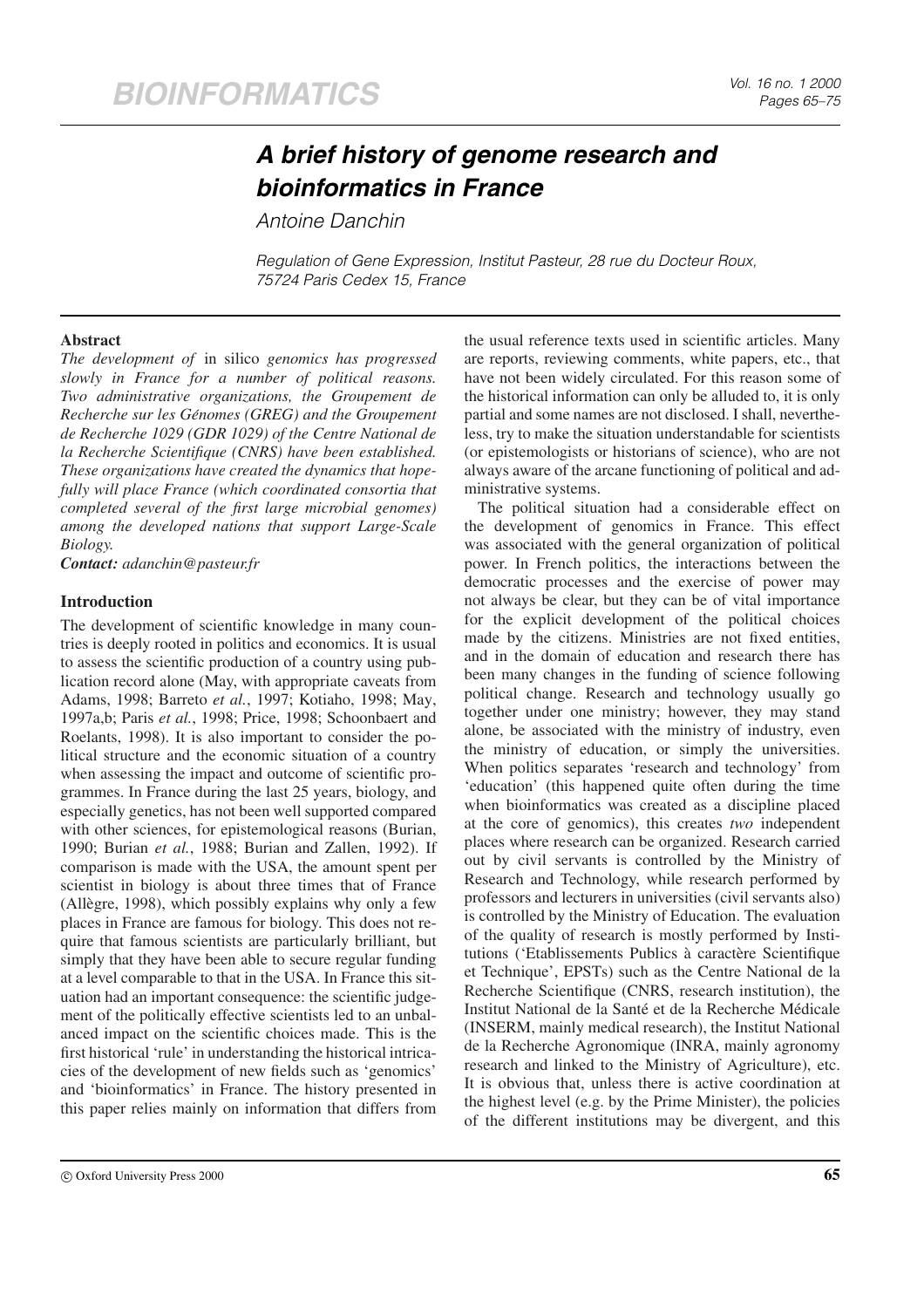gives room for personal lobbying and a variety of short cuts. The latter can allow those who are familiar either with the arcana of the system, or simply linked by any type of relationship [i.e. former students among the so-called 'Grandes Ecoles', or simply family relationships (Romains, 1925–1934)], to follow their own personal policy rather than that dictated by the democratic process.

A worse problem then follows, that of *organisation*. When, after an election or after a parliamentary vote and a new minister takes charge of his or her ministry, the first thing to be done is to organize the administration of the ministry. To do this, the minister has to go to the EPSTs he or she controls (where he or she has either confirmed or nominated new directors for each of these institutions), or to the presidents of universities, to ask them to allow some of their personnel to work in the ministry as advisors, chargés de mission or whatever. The usual reaction of these directors is to be extremely reluctant. However, if one understands all the options which can be pursued by having one's own personnel in the ministry, the situation changes entirely. It becomes feasible to circumvent the various political changes (and in fact, the more political changes the better, because each new minister will be more than happy to use personnel that are already aware of the functioning of the machine), and to create ones own set of private advisors. This allows one to participate in an unobtrusive but effective way in the real politics of France in the domain of research, whatever the political choices of the French citizen, whatever the politics of the ministries in charge! This is actually what happened from 1982 to 1996. This had extremely important consequences for bioinformatics and genomics, because it meant that genome programmes were not valued and should be avoided at all costs, except perhaps in the domain of cDNA construction and analysis.

It has been very difficult for those who wished to promote genomics to appreciate this biased situation. From the outside, French politics regarding genomics is difficult to understand. The ministries often made declarations to journalists of how they would support both genome research and the associated informatics, and give large amounts of money for the purpose. Journalists published the figures without any verification and people believed this was true. However, reality was the opposite, with only little money available. Also traditional genetics was favoured over genomics, with bioinformatics of genomes relegated to the lowest possible level, with continuous financial support for the old trends imposed by the local establishment.

Returning to the evolution of this research theme in France, bioinformatics is not an homogeneous discipline. It comprises *at least* three well separated domains of biology. Bioinformatics was born when the use of computers was found to be necessary. Their use led to

**66**

major improvements in structural biology—solving the phase problem in the crystal analysis by x-ray diffraction. Computers were also useful in the study of models of behaviour, ecology, physiology, as well as medical biology, including image processing.

The third domain, and the only one that I shall consider in this article, is the study of biological sequences, polypeptides or genes and genomes. It can be considered as a science in itself, a view of life complementary to that given by *in vitro* or *in vivo* experiments, an *in silico* view (Médigue et al., 1991). This view subsequently spread fast, first through the European Union administration, then in the academic world and even in the commercial world. By mid-April 1999, more than 800 web pages contain the word 'bioinformatics'. Because computers can be used in a variety of biological problems, the word 'bioinformatics' is sometimes avoided by disciplines that already exist, to the detriment of the new field of genomics. Some disciplines even refer to 'structural genomics', not to investigate the structure of chromosomes as the expression would imply, but to structural biology under the cover of a field which now appears to be fashionable!

The outstanding importance of biological sequences was clear after 1977, when DNA sequencing was made possible. Nucleic acid sequences provide us with a fundamental starting point for describing and understanding the structure, function, and development of all organisms. It was discussed when the creation of the European Molecular Biology Laboratory was decided, with a program integrating biological activities for sequencing of the genome of *Escherichia coli* (Danchin, 1995). Because mathematics and statistics are needed for analysing sequences, the scientists involved at the beginning of this new science were mostly population geneticists and evolutionists. A starting point for genomic bioinformatics in France was the development of statistics involving a large number of data sets, in particular for population genetics. Multivariate analysis, stemming from the work of (Sneath, 1957) and Michener and Sokal (1957) in the UK, had a very strong influence, and was followed by the development of a school of statistics, led by Jean-Paul Benzécri, who invented and developed factorial correspondence analysis (FCA) derived from principal component analysis (PCA) (Benzécri, 1984). In contrast to standard PCA, that uses measures to analyse continuous data with homogeneous properties, FCA specifically uses aggregate data that can be both discontinuous (or even simply logical) and comprise objects clustering in classes varying widely in the number of constituent objects. Benzécri was soon aware of the need for computers in his work and pushed hard for their wide use. Curiously enough, FCA is scarcely known in English-speaking countries (Hill, 1974). The reason might be that Benzécri always refused to speak or to write in English!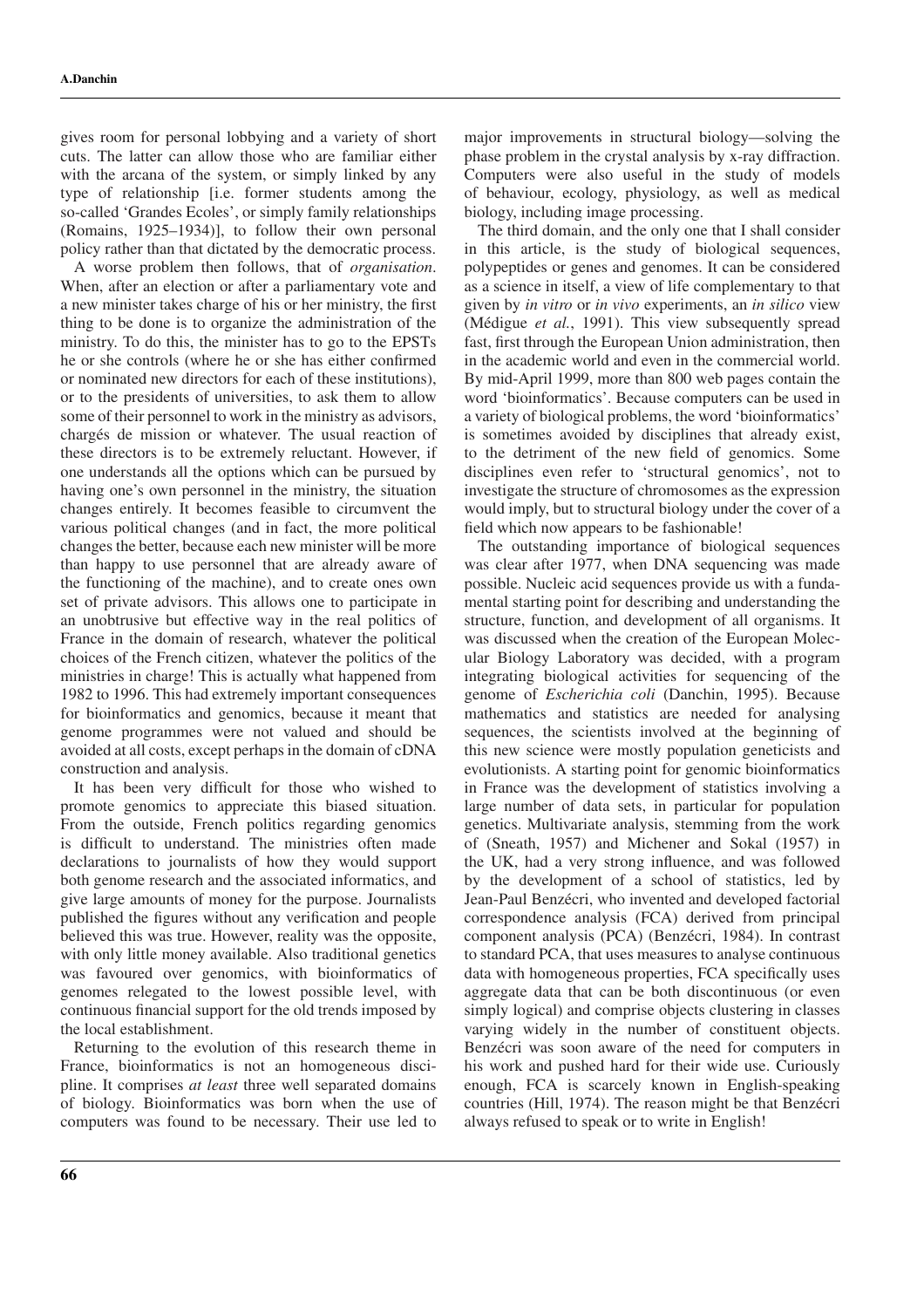# **A prehistory to genome programs and bioinformatics in France: 1968–1985**

## *Formal genetics*

From their beginning, several communities that contributed to the creation of bioinformatics in France worked independently of each other. The first one is rooted in the French school of genetics, around Philippe L'Heritier, Madeleine Gans, Boris Ephrussi and Piotr ´ Slonimski at the Centre de Génétique Moléculaire (CNRS, Gif sur Yvette). This community was aware of the development of quantitative genetics in the UK, and was interested in population genetics, in multicellular organisms development and in cytoplasmic heredity. An important point in the underlying epistemological background of this community was its central interest in relationships between biological objects, rather than the objects themselves (although this is often overlooked, Ephrussi was certainly a major player in the discovery of the gene-protein (enzyme) correspondence). This background resulted in a school of qualitative and quantitative genetics that maintained the concepts of genetics, over a background heavily dominated by biochemistry. This school was not directly related to the Institut Pasteur school of François Jacob, André Lwoff, Jacques Monod and Elie Wollman, whose major objects were usually bacteriophages and bacteria rather than multicellular organisms. The first school developed the techniques of multivariate analysis derived from that of Benzécri, and began to apply these techniques, at an early stage to the analysis of molecular processes, as well as to taxonomy.

# *Molecular phylogeny*

The second school was born, from Emil Zuckerkandl's work and interest in molecular phylogeny. It started when the first protein sequences were known and grew when nucleic acids sequences were included. Numerical taxonomy, referred to above, played a major role. Zuckerkandl's while working with Linus Pauling, prime contribution was published in 1965: the concept of a 'molecular clock' added time to the trees of relationships that could be built up using statistical clustering and ordering techniques (Ayala, 1986). The underlying hypothesis was that the mutation rate is constant for all living species (and independent of the generation time of the organism), so that it is proportional to the time of divergence between two species. This hypothesis, which permitted phylogeny to be constructed from biochemical data as a complement to geological data, made Zuckerkandl quite famous, and the French government supported him by creating a research centre for him.

In the mid 1960s, Zuckerkandl came to Montpellier in the South of France and set up the Centre de Recherche en Biochimie Macromoléculaire (CRBM) in a new

building that opened in 1968. At this time there was much discontent spreading throughout France and Europe. The proposed research was multidisciplinary (a fashionable concept of general use but notoriously difficult to implement), to structure the exploration of phylogenies. At the CRBM one could find biologists, molecular biologists, biochemists, chemists, computer scientists, NMR spectroscopists (but no geneticists because of little support for this discipline in France). This created an active and innovating community, but unfortunately also many human problems. In 1973, after a series of clashes with the community in his institute, Zuckerkandl returned to the USA where he continued his work on phylogenies. Among the work developed there, in parallel with the work of Margaret Dayhoff on the family of globins, there were investigations of the phylogenetical relationships of intracellular calciproteins (calmodulin and parvalbumins) using parsimony methods that challenged the concept of a molecular clock (Goodman *et al.*, 1979) and started a debate that is still active today.

Derived from the work developed in Montpellier, a major trend for bioinformatics in France was instigated by Richard Grantham with one of his first students, Christian Gautier, in Lyon. There, with Manolo Gouy, he created ACNUC, the first relational database for nucleic acid sequences (Gouy *et al.*, 1984). With its original management system and data structure, ACNUC has been the most advanced and efficient data base for biological sequences for many years. It is still used today (Perriere *et al.*, 1997) and although it is aging, it remains one of the most efficient sequence database management systems.

# *Neuronal networks*

A completely different pathway allowed my participation in the work that led to genomics. I was trained as a 'pure' mathematician and in the mid 1960s I worked in this field at the Institut Henri Poincaré, next to the Institut de Biologie Physico-chimique. At the latter Institute, Marianne Grunberg-Manago proposed that I conduct experiments in biochemistry in her laboratory. In doing so, I set up a small group with the mathematician Philippe Courrège, trying to translate biological problems into formal terms: this was the tradition of the Bourbaki's group that had an important role in the development of modern mathematics and we wondered whether this would help biology. As a starting point we worked with the formalization of selective properties of the association of biological molecules. In 1971, I met Jean-Pierre Changeux who asked me whether we would extend our theoretical work to the formal properties of learning and memory in the animal nervous system. Thus we founded a group that met every Wednesday afternoon at IBPC for almost 6 years. Many scientists interacted with our group (Alain Chenciner, Jean-Michel Lasry,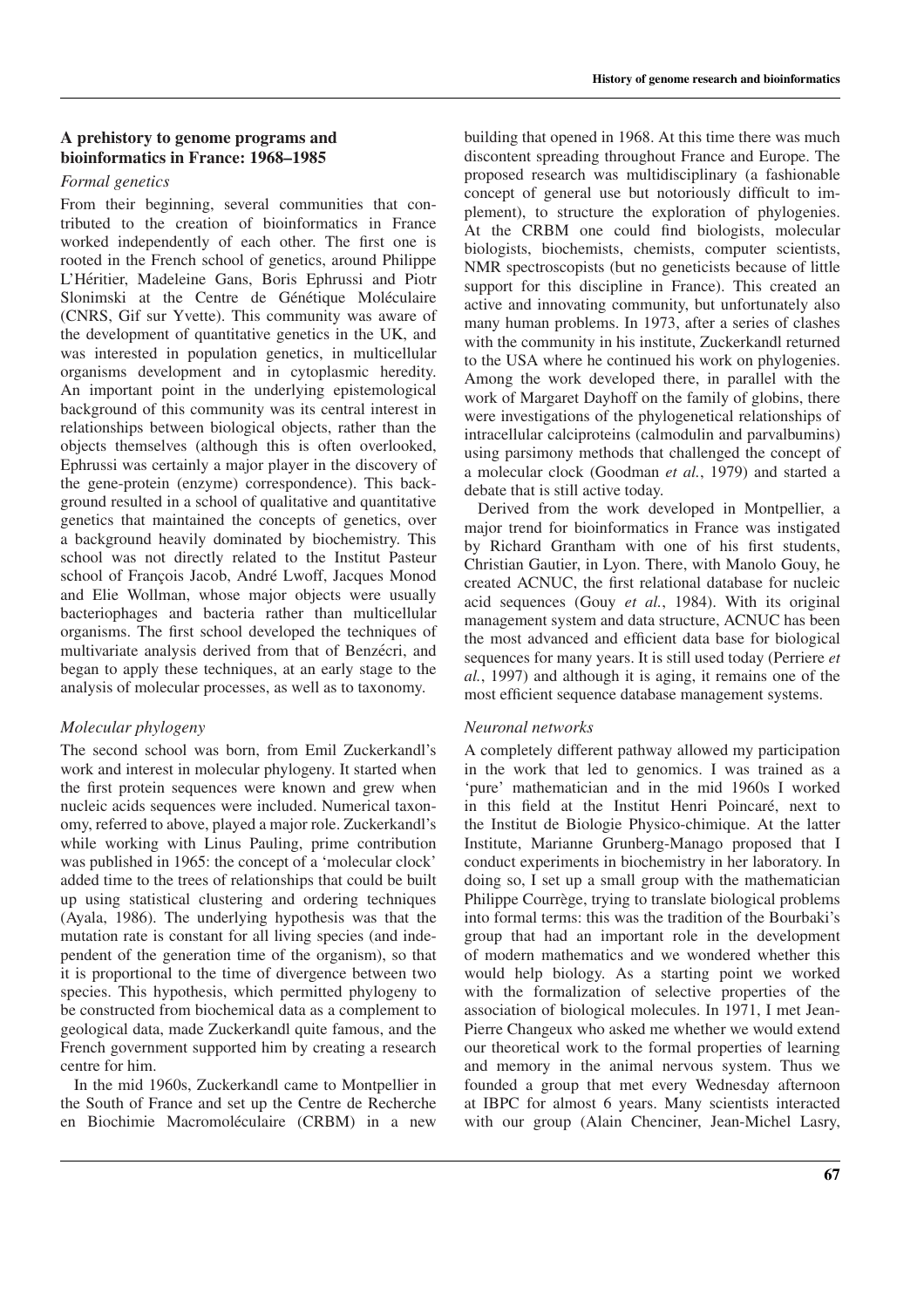Pierre Lusson, Michka Na¨ıditch, Jean Petitot, Pierre Rosenstiehl, Gabriel Ruget, Bernard Saint-Loup, and even Benoît Mandelbrodt, who exposed us to the first ideas of what later became the theory of fractals). We started work on the selective properties of neuronal networks. With J.F.Blanchard suggesting that we work in terms of discontinuous objects and phenomena, we set up a diagram of synapse evolution (from labile to stabilized or regressed) that became the basis of our model of learning and memory (Changeux *et al.*, 1973). Later on, with Ruget, I extended this work to the field of immunology. Written in terms of networks, using the concepts of large intervals in the law of large integers (Azencott and Ruget, 1977), this led to a model formally similar to neuronal networks with emphasis on irreversibility of the learning steps (a rare but important feature in neuronal networks) (Danchin, 1979a). A result that was to play a significant role in the launching of the *Bacillus subtilis* genome programme had been obtained by Rosenstiehl and his colleagues at the Maison des Sciences de l'Homme: a network of local automata can have global properties (the 'firing squad' theorem), so that it might seem that there is no need for a specific organization of the genes in a cell to ensure a global property. This work demonstrated that this property (global behaviour derived from local properties) is highly unstable, so that each network needs a more or less *ad hoc* solution for each global behaviour (Rosenstiehl and Petitot, 1974). This placed cells in a perspective where the existence of global properties of gene organization appears necessary. Interaction of levels in gene expression might be a way to organize the appropriate hierarchy (Danchin, 1974), but the most likely consequence is that genes are organized in the chromosomes for fine tuning of their collective expression.

The research activity in the formalism of biological problems was subsequently interrupted, until 1985 when I decided to explore whether the then fashionable field of 'artificial intelligence' was relevant to biology (Gascuel, 1985; Rodier and Sallantin, 1985; Sallantin *et al.*, 1985; Soldano and Moisy, 1985). The underlying hypothesis was that a genome is not a collection of genes competing with each other, but that there is cooperation between the genes, allowing for a harmonious development of the cell processes in an ever-changing environment (Danchin, 1979b). It was, therefore, time to undertake a program for sequencing genomes, with an idea similar to that which cosmologists have used when they build up a map of the sky. It was absolutely necessary to use elaborate informatics to understand the meaning of the genomic text. To establish whether it was possible to bring together a community of scientists working in very different themes, I met with Olivier Gascuel, who had been involved in making medical expert systems with J.-F. Boivieux, and we chose a very specific example

for a test of the efficiency of our collaboration. It was known at that time that proteins were secreted in eukaryotes and in bacteria using signal peptides. The consensus was that the mechanism and the structures were very similar in both cases. However, in industry it was well known that this could not be that simple: human growth hormon, even with appropriate transcription and translation signals, was not well secreted in *E.coli*. There was a difference in both cases. We therefore undertook to attempt to describe, using techniques of learning by discrimination, the particular features of signal peptides of *E.coli* as compared with human signal peptides (Gascuel and Danchin, 1986). This gave us a non-ambiguous picture of 17 descriptors of what was a signal peptide in *E.coli* (this work was often used by patent attorneys to reject patent applications on heterologous protein secretion). This convinced me that new approaches in computer science would bring many benefits to the analysis of genomes, once known.

## *Services to the community*

As the number of biological sequences increased steadily it became necessary, along with research, to develop services for the molecular biology community. This was first achieved by the foundation of informal clubs of computer users. In particular, Francis Rodier created the club BISANCE at the Institut Jacques Monod in 1979, on the campus of Jussieu (Universities Paris 6 and Paris 7). The need for significant computer power led to the transfer of the centre to the Centre Interuniversitaire de Traitement de l'Information 2, University Paris 5 (CITI2). In 1983, BISANCE became an official service and the laboratory of biochemistry at the Ecole Polytechnique asked Philippe Dessen, who had long been interested in computing in Jean-Pierre Waller's laboratory, to participate in its activity (Dessen *et al.*, 1990). BISANCE played an important role in allowing isolated scientists, especially in the medical field, to have access to software necessary for sequence analyses.

At the Institut Pasteur, Alain Rambach [who with Pierre Tiollais, had been one of the leaders of early genetic engineering in France (Rambach and Tiollais, 1974)], started to computerize Jacob's *E.coli* bacterial collection. He was soon followed by Francis Schaeffer (Henri Buc's laboratory), who advocated the introduction of significant computing facilities in this institute. It soon became clear that the Institut Pasteur needed a service devoted to what was to become bioinformatics, and in 1982, under the strong influence of Henri Buc, a computation centre was created with Jean-Michel Claverie at its head. A service similar to BISANCE, SASIP, was set up and developed there until 1985. The underlying philosophy of these services was that mainframe computers were an absolute must. With the invention and rapid spreading of the MacIntosh computer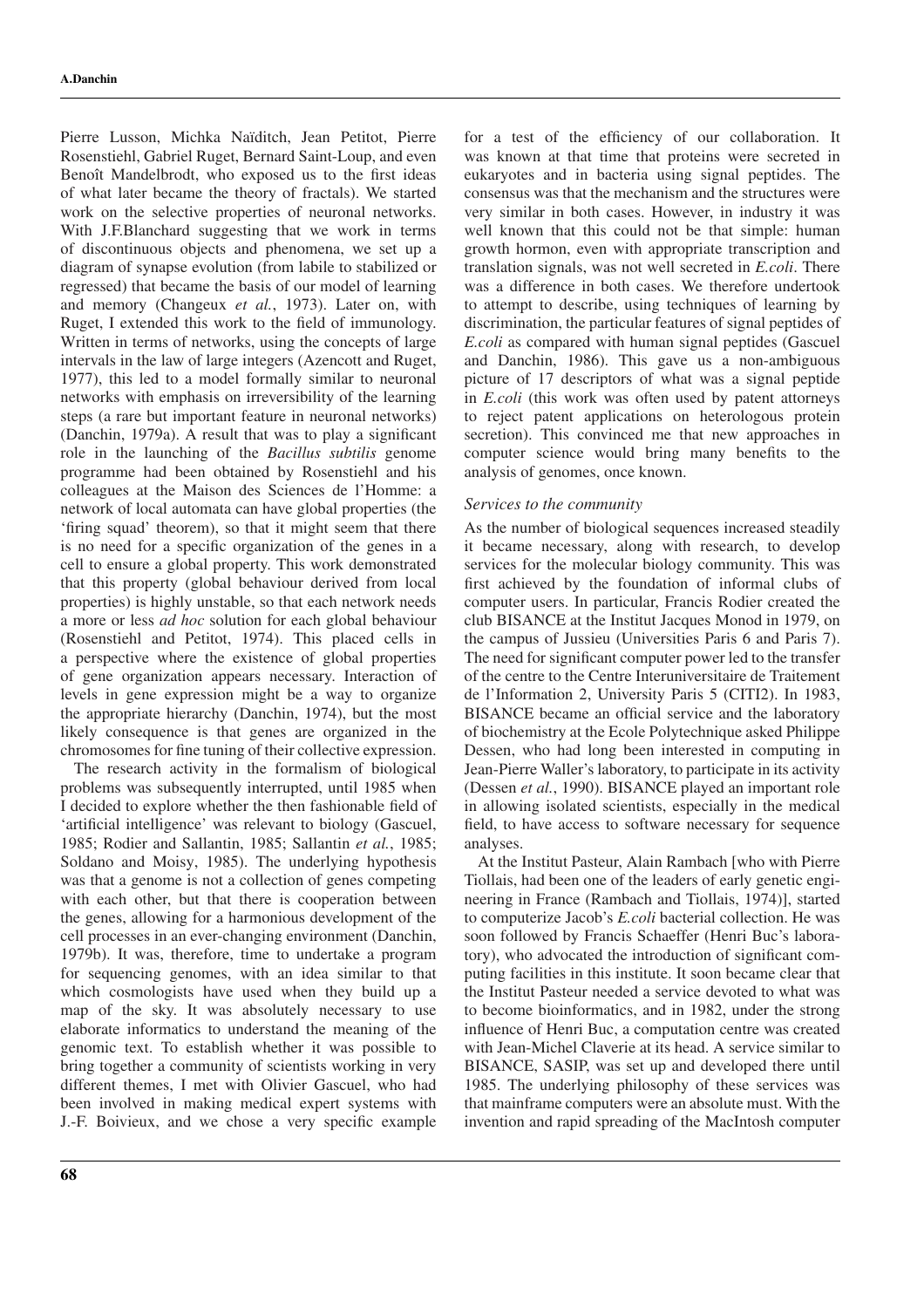in 1984, a community of self-taught biologists rapidly developed sofware for the local analysis of biological sequences [this led to a programme that quickly spread in the international community of molecular geneticists, DNA Strider (Marck, 1988)]. This initiated a new type of collaboration between scientists who needed to communicate their experience and coordinate their activities. At the same time this triggered a controversy (as in other domains of science where computers play an important role), between those who only believe in large centres organized around mainframe computers, and those who advocate a more distributed activity, organized into a network.

#### *Meeting clubs*

In 1983 at the Institut Curie in Paris, Jean Sallantin, a computer scientist interested in artificial intelligence, and Jean-Louis Moisy organized regular meetings the 'Points de Curie'. At the latter, the use of general methods in mathematics and statistics, as well as the general trends of the then fashionable artificial intelligence approaches, were discussed in relation to their application in biology, and in particular to sequence management and analysis (e.g. collective, 1984). Many future workers of *in silico* experimentation participated in these informal meetings: Frédérique van Bockstaele, Bernard Caudron, Olivier Gascuel, Christian Gautier, Manolo Gouy, Jacques Haiech, Alain Hénaut, Philippe Marlière, Jacques Ninio, Joël Quinqueton, Jean-Loup Risler, William Saurin, Henry Soldano, Alain Viari. The meetings stimulated H. Soldano, in 1986, to organize the Atelier de Bio-Informatique (ABI), an informal structure where scientists worked together (still informal in 1999!), located at the top of the small building where Marie Curie used to work (the basement of which was still quite radioactive) and now rue Cuvier, at the University Paris 6.

A similar idea was developed at many other places in France, along with existing laboratories (such as the Laboratories of Biometry in Lyon), ABIL and then ABIM in Marseilles and ABYSS in Caen. In 1985, Jean Sallantin decided to move from Paris to Montpellier. With this move, a CNRS laboratory of informatics was founded. This was very innovative because, although the laboratory did not depend on the CNRS department devoted to life sciences, it initiated the creation of a Groupement de Recherche for the investigation of biological problems (GDR 'Développement de l'intelligence artificielle en biologie et Robotique en Languedoc-Roussillon'). This GDR worked for 4 years. It triggered research on the user-friendly interface for the analysis of biological sequences—the 'Biostation', that incorporated the concept of user interface and hypertext (Haiech, and Sallantin), the use of artificial intelligence to learn from families of sequences (Quinqueton, Sallantin and Gascuel) and the development of phylogenetical approaches (Gascuel).

#### **A difficult start: 1986–1990**

Robert Sinsheimer, Renato Dulbecco and Charles DeLisi, each in his own way, proposed to sequence the human genome in 1985–1986 (Danchin, 1998). The project was presented as a technical programme whose outcome might help solve some problems in human health (Dulbecco, 1986). In 1986, André Goffeau proposed to the European Commission a programme aimed at sequencing the yeast genome as a typical illustration of the principle of subsidiarity. Both programmes were not directly related to the aim of answering a specific biological question, and this was probably the major reason for strong rejection by the community of biologists. In France the conceptual situation was initially different, since the reason why I proposed sequencing the genome of *B. subtilis* (at the spring meeting of the Société Française de Microbiologie in 1987) was a conceptual one (anonymous, 1996). The aim was to try to understand how genes can function collectively to allow the harmonious development of the cell. The underlying assumption was that this should be revealed as a prominent feature of the genome (which could therefore not be perceived as a simple collection of genes). The reaction to this proposal was almost universally negative, but Simon Wain-Hobson, who had recently sequenced the HIV genome, was interested. We proposed to sequence the genome of a universally spread sexual disease agent *Chlamydia trachomatis*, and approached the advisors of the Ministry of Research to suggest this as a genome programme (see below). In June of the same year Raymond Dedonder, then the director of the Institut Pasteur, attended the regular meeting on the biology of *B. subtilis* in California. There, James Hoch proposed to the community of specialists the sequencing of the genome of this bacterium. Dedonder remembered my proposal from the beginning of the year and asked me whether I was still interested. He was willing to set up a programme at the Institut Pasteur if I would take charge. Philippe Glaser was just completing the sequencing of a piece of DNA which we had identified as coding for the toxic adenylate cyclases of *Bordetella pertussis* (Glaser *et al.*, 1988). He was asked to set up a sequencing laboratory in my unit at the Institut Pasteur. Late in 1987, I was commissioned by the directorate Biology, division Biotechnology of the Commission of the European Communities to write a report for their white paper on the Biotechnology Action Programme for sequencing genomes. I was asked by André Goffeau, who, rather than see it as a competitor of the yeast sequencing programme supported the *Bacillus subtilis* programme, to give a conceptual justification for this type of research (Danchin, 1988). All this led to the birth of the *B. subtilis* genome programme, a history in itself: starting from a collaboration between five European and five US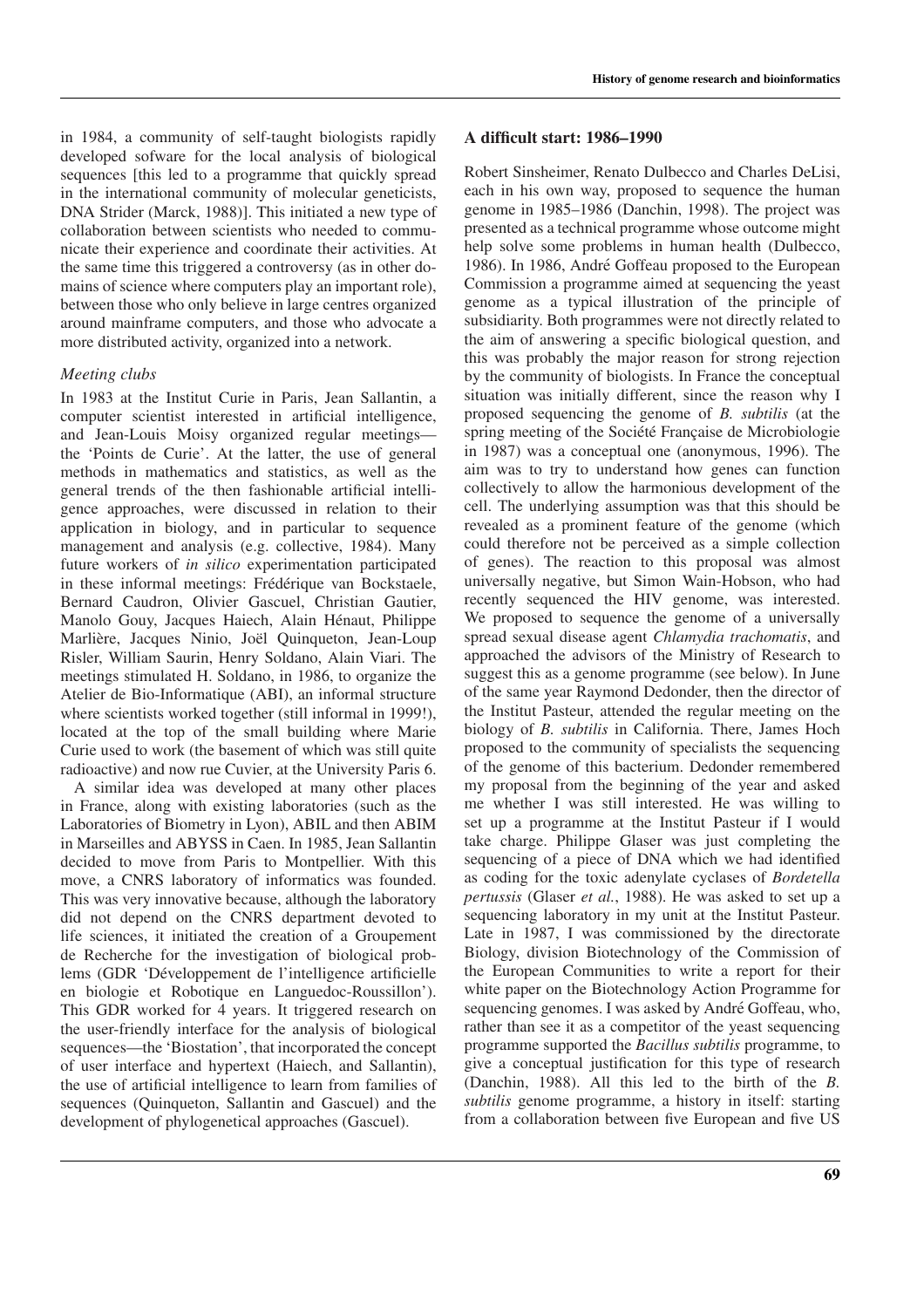laboratories, it ended as a collaboration between Europe and Japan, with no American group (anonymous, 1996; Danchin, 1998; Kunst *et al.*, 1997).

An entirely different story, the human genome project in France, had started at the same time, and the pathways of the workers crossed in the Ministry of Research in 1987–1988. Daniel Cohen, an active collaborator of Jean Dausset at the Centre d'Etude du Polymorphisme Humain (CEPH), became interested in participating in the sequencing of the human genome, using the DNA libraries that were deposited at the CEPH. He tried to convince the Ministry of Research that this was a worthwhile enterprise, and that the CEPH, with its private structure, could begin a sequencing programme in a more efficient way than public organisations, with direct financial help from the ministry. Cohen began to plan the construction and general experimental planning of a CEPH building entirely devoted to the sequencing of the human genome. As early as 1989 the CEPH could recruit scientists and engineers, obtain robots and industrial equipment for the mapping and sequencing of the human genome on a large scale. Alongside this, an application to the Commission of the European Communities for a Eureka programme, together with the private society Bertin (and in partnership with Amersham and the British ICRF), aimed at the creation of an industrial provider of the machines and techniques necessary for the mapping and sequencing of genomes. This project, named Labimap, aimed at providing rapid oligonucleotide synthesizers, robots and reactors for automatic preparation of plasmids, sets for large-scale hybridization and miniature sequencing gels for electrophoresis. Clearly, it was then correctly perceived by Cohen that successful genome programmes had to incorporate a significant scaling up of the molecular biology techniques. It would be interesting to analyse the reasons why Labimap was a failure and did not lead, as was hoped, to laboratory equipment products on the European market.

At this point the reader can, at least in part, understand the paradoxical situation in France in the period 1988–1990. On the one hand there were scientific workers willing to start genome programmes with apparent support from the Ministry of Research (at least in the discourses of the minister and its direct advisors). On the other hand there were the majority of scientists, and especially those who had provided services to the ministry, who, in the background, were acting strongly against the development of these programmes. Under these circumstances, of course, things did not move very fast: the Institut Pasteur provided some support to the *B. subtilis* programme, the BAP EU supported the yeast programme, and the CEPH the human genome programme. This was too little for Cohen. By chance in 1987, Bernard Barataud, the ebullient chairman of the

Association Française contre les Myopathies (AFM), had successfully started a Téléthon (a charity show) in France, and was thinking of using the fund-raising money he collected every year for an ambitious programme in human genetics. Cohen understood all the advantages that could be extracted from this interest and persuaded Barataud that sequencing the human genome would pave the way for the identification of genetic diseases. Barataud identified places where a centre, the size of a factory, could be set up in Evry (south of Paris, where the AFM had offices not far from his home) and, with the first prototypes created by Bertin for Labimap, the first Généthon was created at the end of 1990. Its main aim was to establish three major programmes: libraries of yeast artificial chromosomes carrying a shotgun of the human genome (Cohen), a detailed genetic map of the human genome (Jean Weissenbach, then at the Institut Pasteur) and a complete collection of human cDNA clones (Charles Auffray). Because of the lack of community support, the beginning of the Généthon had a low profile, with a scientific council comprising only scientists interested in what would later become known as genomics.

Except for the case of the *B. subtilis* programme (Danchin, 1988), not much thought had been given to the need for an important informatics infrastructure for these programmes. However, Alain Hénaut from the Centre de Génétique Moléculaire of the CNRS organized a new Diplôme d'Etudes Supérieures Spécialisées de Bioinformatics at the University Paris 6, the first training programme of this type in Europe. As a follow up, in 1989 Jacques Haiech created the Diplôme d'Etudes Approfondies Ingenia associating the universities of Montpellier and Marseilles. The Ministry of Education supported this policy by creating fellowships for the financial support of students following a double training biology/informatics and for spring or summer schools where students could become familiar with both disciplines (Hénaut and Marie-Odile Delorme). It is worth pointing out that the students trained during that period in Lyon (biometry), Paris or Montpellier–Marseilles, are the ones who are today responsible for the training in bioinformatics in a variety of universities or institutes in France or at the EMBL/EBI. This demonstrates both the enormous importance of training and the long inertia of the training system. The lack of support for training in recent years is the reason for the present-day lack of scientists and engineers in bioinformatics.

## **A false start?: 1991–1995**

Because of the many conflicts created by the misunderstandings of the major participants in the research community in France, the situation at the end of 1990 was not favourable for the development of genomics, despite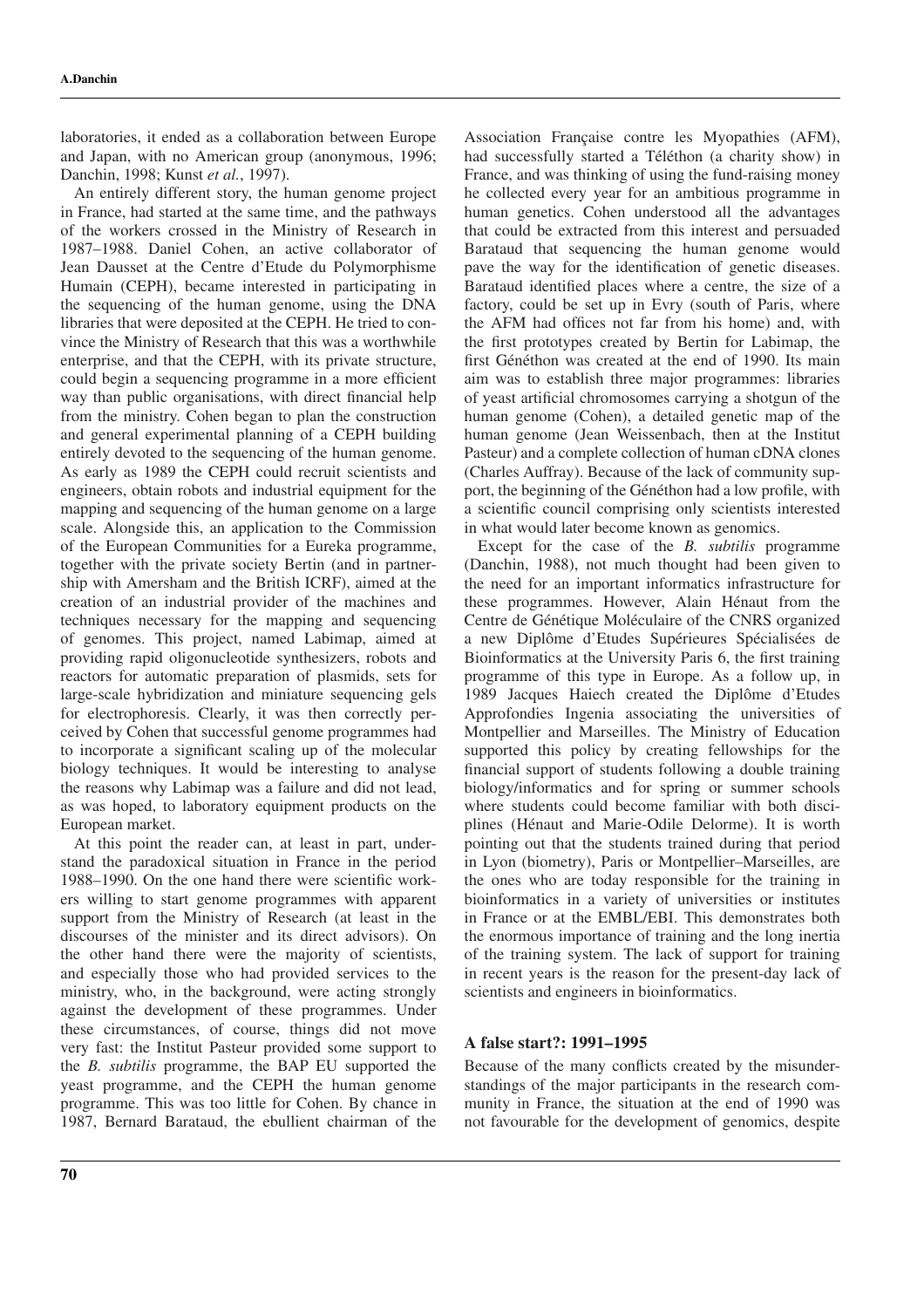the apparent support of the minister of research Hubert Curien. That year, the minister launched a 'Programme National Génome Humain', that was supposed to serve as a 'Groupement d'Intérêt Public', a structure noteworthy for being unwieldy and very long to establish (and especially easy to paralyse by the eventual unwilling partners). It was also clear that this programme, based on a stereotyped report that had not taken into account the work in genomics, did not understand the need for the sequencing of model genomes, nor the real purpose of sequencing the human genome. In March 1991 Jacques Hanoune was asked to prepare the 'GIP génome' programme, that was supposed to associate the various EPSTs (recalling that they were not in favour of genome programmes) involved in biology and medicine (INSERM, CNRS, INRA). Money was distributed in haste by the ministry, but much of it was, for some unaccountable reason, not available for use! In parallel, Généthon, which had succeeded in obtaining significant data, asked the ministry to provide direct support. In Spring 1992, at the annual Cold Spring Harbour meeting, Cohen presented a first complete map of chromosome 21, and in the autumn of the same year published a first contig map using YACs with up to 1 Mb human DNA inserts. This map, which used important computation facilities at INRIA (G. Vaysseix, J.-J. Codani) had a big international impact and suggested that France was at the forefront of genomics (Weissenbach *et al.*, 1992). At a meeting of the EC held at Elounda in Crete in the spring of 1991 the sequencing of the first yeast chromosome (chromosome III) had been presented, together with that of a large fragment of the *B. subtilis* genome. Both organisms revealed that at least one half of the genes did not have counterparts in other organisms. These 'elusive, esoteric, conspicuous genes', as described by Piotr Slonimski at the meeting (EEC genes) demonstrated that Europe was actually doing well in what was not yet known as genomics (Oliver *et al.*, 1992).

In this context the Ministry of Research decided to accelerate the creation of the GIP genome, now changed to Groupement de Recherches et d'Etudes sur les Genomes ´ (GREG, this name indicated that, at last, model genomes had been included), and asked Slonimski to take its helm. The GREG was formally installed at the end of January 1993, although it had been partially funded in 1992 (54.2 MF) (anonymous, 1994). During its short mission (25 January 1993–29 October 1996) the GREG financed a variety of genome programmes, but it only received funds from 1993 to 1995 (142 million F, including support to the CEPH) (Slonimski, 1996). Too small, and not supported by the EPSTs that were supposed to organize it, this effort did not allow the establishment of a new community in France which would devote a significant part of its activity to genomics. Even worse, the support of bioinformatics, that started 1992–1993 with the creation

of a scientific committee of the GREG and supported the work of Jean Thierry-Mieg (the famous ACeDB database), as well as calls for proposals specially devoted to the task of developing this discipline, was suddenly, on the order of the Ministry of Research (by fax!), forced to stop (Thiellement, 1995). This reveals explicitly how certain scientists made efforts to try and stop the development of genomics in France, despite the fact that the academic level of bioinformatics was of a high standard compared with that in other countries.

At the same time, work at the Généthon had proceeded well. However, from the start of the programme, Barataud had explicitly said that the AFM would only help for a period of 3 years—it is an association of patients that does not have the support of public research as a primary goal—and that it would subsequently shift to other types of research, in particular to applied research. Three years is a very short period of time for programmes as ambitious as the sequencing of the human genome and, when it appeared that the map produced by the first period of the Généthon was not as useful as originally claimed (but nevertheless a very significant success), and that the programme for producing cDNA had not been as efficient as comparable programmes elsewhere in the world, tensions started to creep in at the Evry site. The AFM agreed to support Généthon I for a fourth year, but irrevocably set up a Généthon II, then a Généthon III, where genotyping and gene therapy were focused for the identification and cure of muscle genetic diseases. Under the lead of Weissenbach, thousands more markers were identified in order to help locate the genes of diseases, and Généthon participated in the preliminary mapping of 400 disease genes and in the identification of 60 of them, a very significant success (http://www.afm-telethon. asso.fr/). Cohen followed a different pathway and turned to industry, finally becoming the scientific director of the company Genset (http://www.genxy.com/Business/ bus pharmaco.html) (Balter, 1997). These movements should have placed the government initiative creating the GREG as a major player in genomics and in particular in bioinformatics in France. Unfortunately, this was not so.

As described above, a series of meeting clubs had been developing techniques for exploiting and managing sequence data. There were services to help isolated scientists work with sequences. In 1987, at the onset of the first model genome sequencing programme, it became obvious that it would be of the utmost interest to coordinate the activity of the various groups involved in this type of research (Danchin, 1990). I tried, therefore, to involve the CNRS, through the creation of a 'Groupement Scientifique', the body then existing to coordinate research between different groups. Unfortunately, despite numerous attempts, this was not successful until 1991, when the director of the department of life sciences in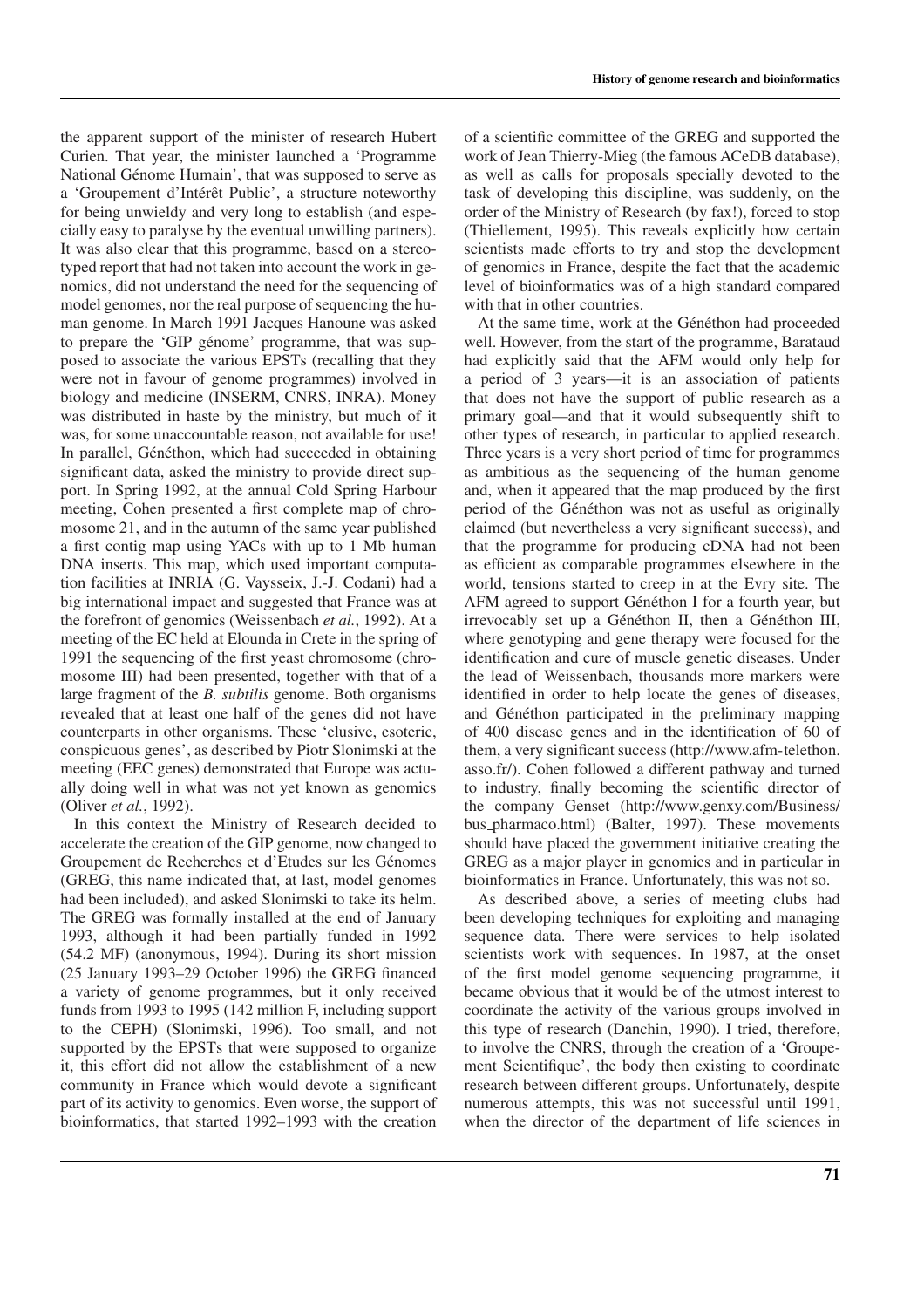this institution, Claude Paoletti, finally discovered that genomes were becoming somewhat fashionable and were probably important (this was stimulated by the sudden involvement of the then rival Ministry of Education, see below). The CNRS had at that time already created several 'Programmes Interdisciplinaires de Recherche' (PIRs), without considering genome programmes (despite explicit recommendations given by the 'schéma directeur' produced by the Comité National evaluating research at the CNRS). The only possibility left was to integrate genome bioinformatics into an existing programme. The chosen one was the PIR IMABIO (for Ingénierie des MAcromolécules BIOlogiques). The main difficulty was that informatics in this programme was devoted to structural biology (a thoroughly inadequate support of genomics, see above) and that the philosophy of genetics and genomics, which deal with relationships between objects rather than with objects, was not fully understood. The creation of a Groupement de Recherche, the GDR 1029 Informatique et Génomes (Danchin and Rechenmann), was therefore delayed (it only existed for 4 years from April 1992, with retroeffect to January of the same year). The white paper giving the conclusions of the audit programme summarizes well the misunderstanding between genomics and structural biology, and the comments of the auditing committee would still be relevant today in the case of other genomics programmes:

> this complementary action (i.e. bioinformatics at the GDR1029) to structural biology remained marginal with respect to the programme (IMABIO). Its integration in IMABIO appears to have been purely opportunistic, and was meant to compensate for the almost complete absence of the CNRS in programmes aiming at deciphering genomes. Everything separated the GDR from the rest of the PIR: a different theme, centered on nucleic acids, while the programme centered on proteins, an approach that led to concentrate on the study of links between biological objects rather that on objects, a functioning resting on a network structure rather than on geographical poles

etc. (Kahane, 1994).

In the mean time, it had been possible to organize schools dedicated to a multidisciplinary approach to genome sequences analysis and management (two IMABIO schools, Spring 1991 and Summer 1992). The reason for the change of direction of the CNRS and INSERM was that a new player entered the picture and played a positive role for the future of genomics: the Direction de la Recherche et des Etudes Doctorales, from the Ministry of Education (differing from the Ministry of Research) became suddenly interested in biological sequences and decided to be active in this domain. The development of this policy was concomitant with a change in the Ministry of Education (Lionel Jospin, today's Prime Minister of France), with his personal advisor Claude Allègre (today's Minister of Education *and* Research), and Vincent Courtillot (today's director of the research sector in the ministry) as director of the DRED, Philippe Vigier (now retired) and Alain Hénaut (now advisor to the minister's cabinet) taking charge of biology. The first action of the DRED was to organize the future of universities around Paris (Universités 2000), with significant emphasis on genomics. Associated with some development of bioinformatics in future universities, the problem of training (in particular mutual training of geneticists and computer scientists) was taken into account. This resulted in a first meeting in Seillac in November 1990, organized by INSERM with the DRED, an IMABIO school at the ABI in April 1991, followed by a spring school with computer scientists in Massy, near Paris (8–12 April 1991).

In spite of its limited resources, the GDR 1029 had a significant impact on scientists interested in *in silico* analysis of genomes (more than 100 scientists were at some point involved in the GDR). The GDR organized bioinformatics along four main geographical axes: Lyon–Grenoble, Montpellier–Marseilles, Paris, Toulouse– Strasbourg. Its scientific action can be summarized as follows (http://cosmos.imag.fr/GDR-INFOGENOMES/ GDR-home.html). It devised a network of collaborations between groups interested in the same problem. The unifying theme was the genome analysis of the model genomes, *E.coli*, *B. subtilis* and *S. cerevisiae*, chosen to be sequenced. Some emphasis was placed on the mutual training of the community of geneticists and computer scientists. A central focus of the coordination was the development of tools which would help identify crucial experiments that had to be performed *in vivo* (using reverse genetics) and to validate or nullify the hypotheses made *in silico*. Three major conceptual themes: combinatorials and statistics for sequence analysis, artificial intelligence and methods for phylogenetic analysis, combined into eight general sub-themes, were defined. These were sequence alignments and phylogeny, secondary structures and regularities in sequences, identification of motifs in genes, identification of coding sequences in eucaryotic nucleotide sequences, knowledge acquisition, help in discovery, knowledge representation, constraints fulfilment and molecular biology (collective, 1995). Research in these areas were published (Biochimie, 1993, 1996) at an international conference held in Lyon (proceedings, 1994), and in many specialized articles. When the GDR closed at the end of 1995 it had produced more than 100 publications and had initiated a large interest in genomics amongst the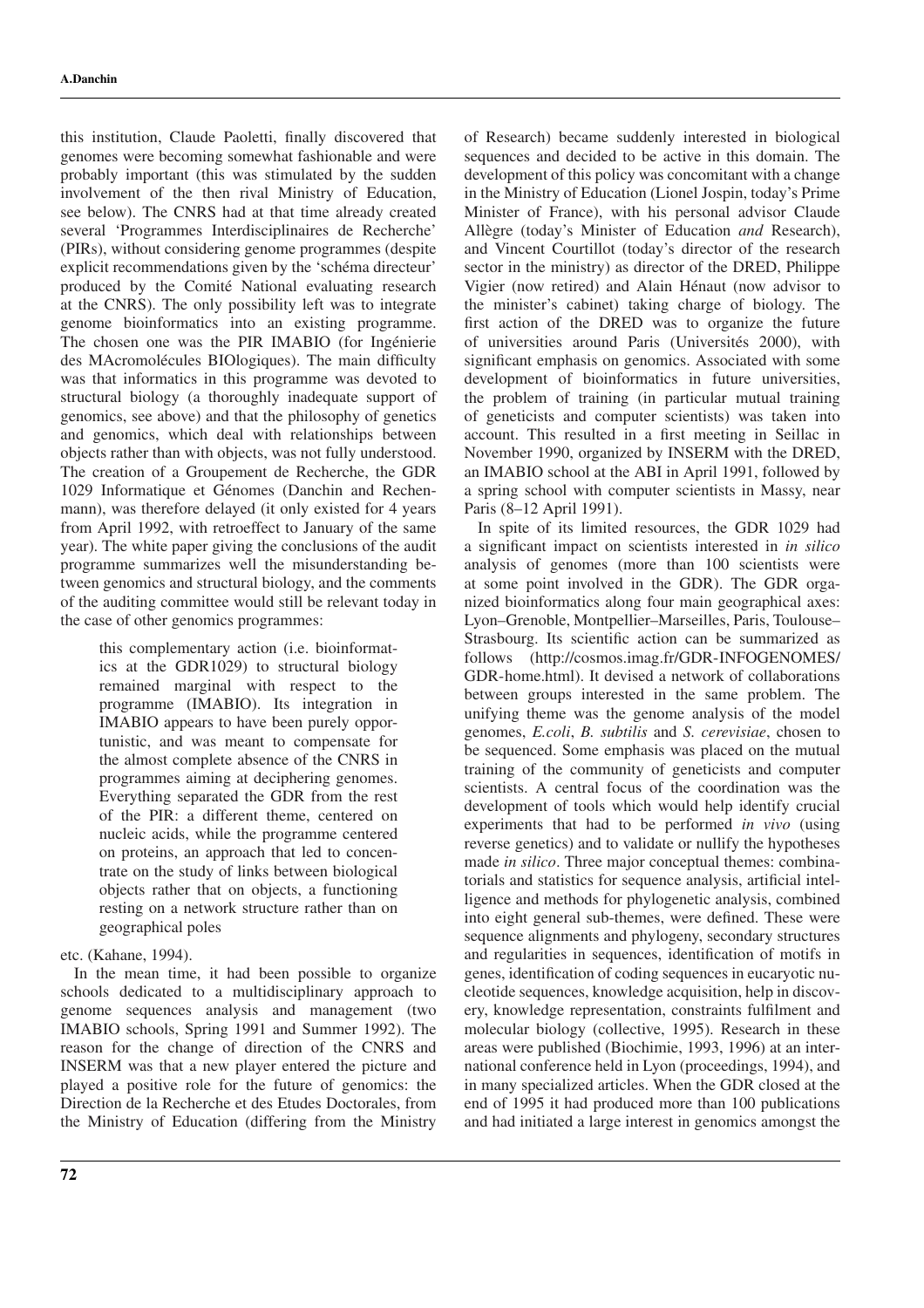community of computer scientists. Unfortunately, this coincided with a change in the French government that gave more power to those who had used much of their energy to prevent the development of genomics in this country.

#### **True or false start?: 1995–1996**

Two major bodies, an agency that was in principle able to grant funds, the GREG, and a structure of coordination, the GDR 1029, were beginning to organize genomics in France when one of those frequent changes in the politics of the various ministries of research was initiated. The first outcome was that the committee that had financed bioinformatics at the GREG was disbanded, and there was no money for a follow up of the GDR 1029. The new ministry introduced new grant agencies, the 'Actions Concertées Coordonnées dans les Sciences du Vivant' which influenced the actions initiated by the GREG in bioinformatics, and tried to undo what had been constructed (Thiellement, 1995). At the same time, the action of the new Ministry of Education (universities) and Research reduced the autonomy and closed the GREG, 2 years before its expected closure time (Slonimski, 1996). The end of the GREG initiated a period when scientists and administrators began to organize their individual criteria as to how they thought genomics should develop in France. Most of this negative action was carried out by those who had been most reluctant to support genomics at its start. Committees were set up at the EPSTs to discuss the future of this discipline, and an idea crept in to build on the success of The Institute for Genome Research in the United States, as well as on the Wellcome Trust initiative, which created the Sanger Centre. France had to have its own project, under an obvious code name, the TGS, similar to the TGV (the French fast train), a 'centre de Très Grand Séquençage'. Its natural head would be Weissenbach, who had, discretely but very efficiently, built up a fine map of the human genome. However, little of his advice was sought when it was decided to set up the centre in Evry, where one could identify both Généthon and Genset as possible partners but where no university infrastructure in biology existed—although there was sufficient room in Paris (at the University Paris 5). Furthermore, it was very difficult to set up the organization from an administrative point of view: the fall of the GREG had precluded the use of this body, and so another GIP had to be set up (which was notoriously unwieldy). Finally, the Centre National de Séquençage was set up in Evry (1 January 1997) in a building where everything had to be reconstructed, under the direct control of the Ministry of Research and the CNRS, which had already created its own genome programme. The initial mission of the CNS, headed by Weissenbach, was to perform large sequencing programmes, half for the community in France and half for its own programme

that had to be decided in dialogue with its grant agencies. The overall structure was to be coordinated by three different structures: an administrative committee, an orientation committee (where most of the partners might, at some point, be interested in genomes), and a scientific committee—clearly a very awkward kind of organization.

At the same time, bioinformatics had to be reorganized since it had been pulled out of the GREG. In 1994, Vaysseix proposed a programme, Genespace, that was intended to develop a network of bioinformatics services in France, taking into account the existence of local servers. This initiative was stopped by the ministry at its very beginning. With the help of the AFM, the Ministry of Research decided instead to create a new organization (a 'Groupement d'Intérêt Scientifique'), and thought that it should correspond to the service BISANCE, then at the CITI2. On 1 January 1995, BISANCE was transferred to Villejuif with Dessen at its head, and the GIS-INFOBIOGEN ('Informatique appliquée à l'Etude des Biomolécules et des Génomes' was established, headed by Vaysseix. The partners of the GIS were four EPSTs, four Paris universities, Généthon, and the Ministry. Unfortunately, in spite of the clear directive from the Ministry, there was little financial support for it. This organization was meant to be a service, not a research centre, showing that no financial support for research in bioinformatics had been organized.

Sadly, the stage was no longer set for France to be a leading country in the genomics era, in spite of its early significant participation in genome sequencing. The yeast genome sequence was completed in 1996 (Goffeau *et al.*, 1996), and *Bacillus subtilis* was well on its way at that time. However, as in a theatre play, political circumstances entirely changed the deal. France's President, Jacques Chirac, decided to dissolve the National Assembly and the election result led to a complete change in government. Jospin became the Prime Minister, and Allegre his ` Minister for Education and Research. The people who had been in charge of the DRED, and had supported genome research were now major players.

#### **Epilogue: towards the future**

It is not sufficient for a minister to decide a political line for it to be effective. We have seen how it is possible to slacken the pace of reform, even when it is welcome, and this is occurring in France. However, a new pace is set, with some happy results: the genome sequence of *B. subtilis* was published in November 1997 (Kunst *et al.*, 1997), immediately followed by the sequence of *Mycobacterium tuberculosis* (Cole *et al.*, 1998) and *M. lepreae* is expected to come out soon. A new committee, headed by Nicole Le Douarin, is supposed to help with the coordination of EPSTs and other organizations active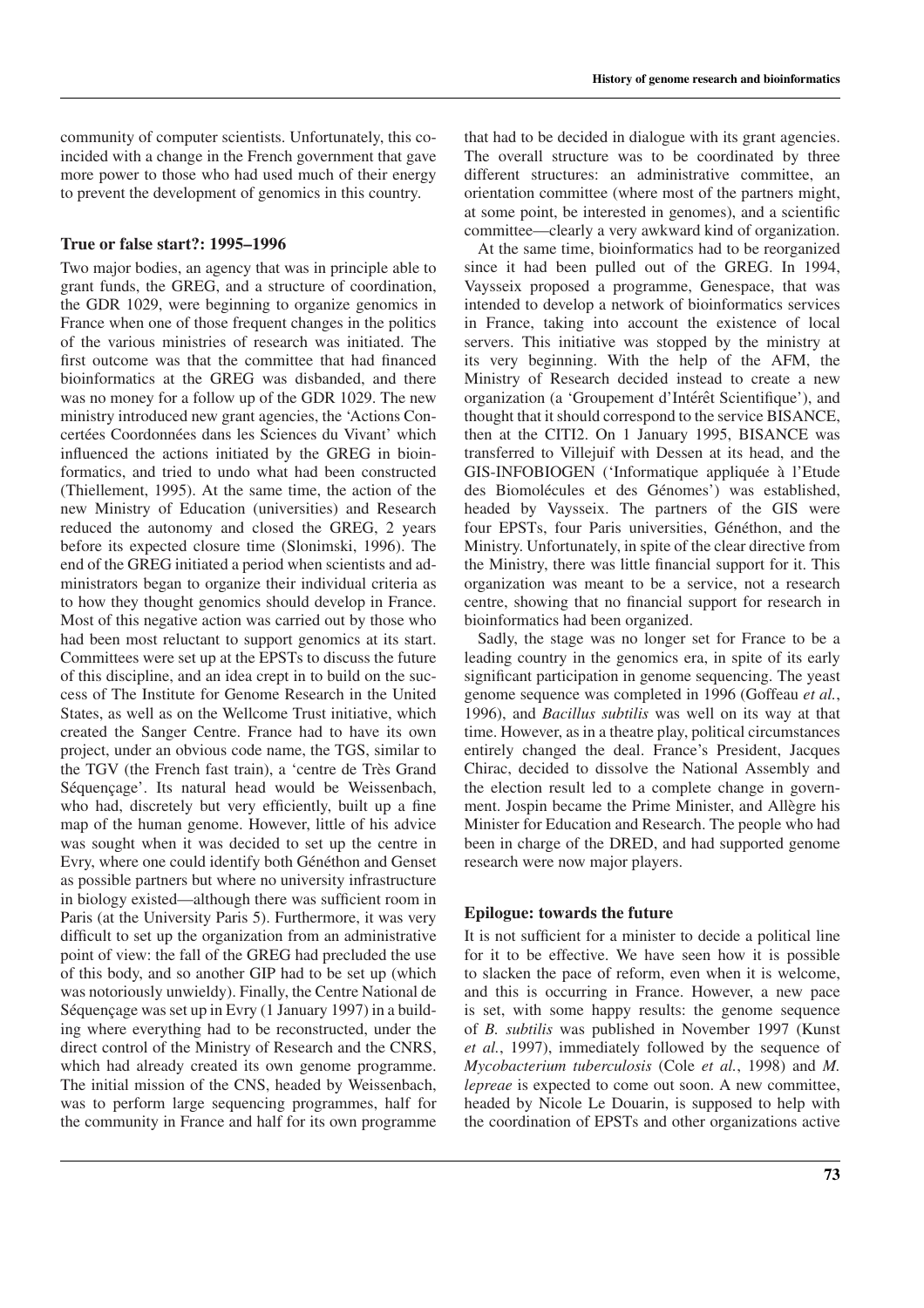in research in biology and support of 45 million euros has been provided for a programme of, genomics headed by Jacques Demaille, (including 12 millions euros for the CNS and 8 million euros for the Centre National de Génotypage). A Génopole is created in Evry (this means that the general orientation of Evry's university has to shift to biology), where INFOBIOGEN, with Vaysseix at its head, will develop a new structure, with significant support from the Ministry. Many genome programmes are underway—a large programme, Génoplante, funds and coordinates genomics of *Arabidopsis thaliana* and plants important in agronomy, with effective support from INRA (Michel Caboche), a new laboratory, devoted to the genomics of pathogens, has been set up at the Institut Pasteur (Kunst and Glaser), and the CNS is supposed to complete the sequencing of chromosome 14 before June 2000 (Weissenbach). In addition to the centres which develop community services (see above), we can today identify three major research goals in genome bioinformatics: a network centred on the phylogenetical analysis of sequences: Lyon, Grenoble, Marseilles and Montpellier; a joint effort between laboratories in Strasbourg and Toulouse working specifically on RNA structure; and a network of laboratories around Paris (Institut Pasteur, Université Paris 6, Université de Versailles-Saint-Quentin). In addition several Genopoles will be created. It is still difficult to foresee the future of genomics and bioinformatics in France, but we may hope at last that more time will be devoted to research than trying to extract the grains of sand that have been put everywhere in the machine by those who were unhappy with the genome initiatives!

#### **Acknowledgements**

I wish to thank all those who participated in the GREG and GDR1029 effort to start an *in silico* biology of genomes in France, and in particular Jacques Haiech, Alain Hénaut, Claudine Médigue, Ivan Moszer, François Rechenmann and Alain Viari. I also wish to give my special thanks to André Goffeau and Piotr Slonimski, who were extremely supportive from the beginning.

#### **References**

- Adams,J. (1998) Benchmarking international research. *Nature*, **396**, 615–618.
- Allègre, C. (1998) Intervention du Ministre de l'Education Nationale de la Recherche et de la Technologie à l'installation du Comité de Coordination des Sciences du Vivant, 20 October.
- Anonymous (1994) Le GIP GREG: origine, définition et missions. *La lettre du GREG*, **1**, 2–7.
- Anonymous (1996) Itinéraire d'un projet financé par le GREG: le séquençage du génome de Bacillus subtilis. La Lettre du GREG, 12–14.
- Ayala,F.J. (1986) On the virtues and pitfalls of the molecular evolutionary clock. *J. Hered.*, **77**, 226–235.
- Azencott, R. and Ruget, G. (1977) Mélanges d'équations différentielles et grands écarts à la loi des grands nombres. *Zeitung Wahrscheinlichtkeitstheorie verw. Gebiete*, **38**, 1–54.
- Balter,M. (1997) Key player: Daniel Cohen. *Science*, **275**, 773.
- Barreto,G.R., Bauin,S., Gomez,I., Bordons,M., Cami,J., White,P.C. and Herskovic,S. (1997) Science by the country. *Science*, **276**, 882–885.
- Benzécri, J.P. (ed.) (1984) *L'Analyse des Données. La Taxinomie*. Dunod, Paris.
- *Biochimie* (1993) Genomes and informatics. *Biochimie*, **75**, 319– 422.
- *Biochimie* (1996) Genomes and informatics. *Biochimie*, **78**, 299– 375.
- Burian, R.M. (1990) La contribution française aux instruments de recherche dans le domaine de la génétique moléculaire. In Fischer, J.-L. and Schneider, W. (eds), *Histoire de la Génétique* A.R.P.E.M & Editions sciences en situation, Paris, pp. 247–269.
- Burian,R.M. and Zallen,D.T. (1992) The non-interaction of regulatory and human cytogenetics in France, 1950–1975. In Dronamraju,K. (ed.), *History and Development of Human Genetics* World Scientific Publishing Co., London, pp. 91–101.
- Burian,R.M., Gayon,J. and Zallen,D. (1988) The singular fate of genetics in the history of french biology, 1900–1940. *J. Hist. Biol.*, **21**, 357–402.
- Changeux, J.P., Courrège, P. and Danchin, A. (1973) A theory of the epigenesis of neuronal networks by selective stabilisation of synapses. *Proc. Natl. Acad. Sci. USA*, **70**, 2974–2978.
- Cole,S.T., Brosch,R., Parkhill,J., Garnier,T., Churcher,C., Harris,D., Gordon,S.V., Eiglmeier,K., Gas,S., Barry,C.E., 3rd, Tekaia,F., Badcock,K., Basham,D., Brown,D., Chillingworth,T., Connor,R., Davies,R., Devlin,K., Feltwell,T., Gentles,S., Hamlin,N., Holroyd,S., Hornsby,T., Jagels,K., Barrell,B.G. *et al.* (1998) Deciphering the biology of *Mycobacterium tuberculosis* from the complete genome sequence. *Nature*, **393**, 537–544.
- collective (1984) Intelligence artificielle et analyse des séquences biologiques. Points de Curie 1984, Atelier de Bio-Informatique, Institut Curie.
- collective (1995) Rapport d'activite du GDR 1029, juin 1995. ´
- Danchin, A. (1974) Règles de réécriture en biologie moléculaire. *Change*, **19**, 10–24.
- Danchin,A. (1979a) The generation of immune specificity: a general selective model. *Molec. Immunol.*, **16**, 515–526.
- Danchin,A. (1979b) Is a metabolic control for the doubling of the macromolecule synthesizing machinery possible? *Biochimie*, **61**, 45–50.
- Danchin,A. (1988) Complete genome sequencing: future and prospects. In Goffeau,A. (ed.), *BAP 1988–1989* Commission of the European Communities, Brussels, pp. 1–24.
- Danchin,A. (1990) *Une Aurore de Pierres. Aux Origines de la Vie (Remerciements)*. Le Seuil, Paris.
- Danchin,A. (1995) Why sequence genomes? The *Escherichia coli* imbroglio*. Molec. Microbiol.*, **18**, 371–376.
- Danchin, A. (1998) *La Barque de Delphes, ce que Révèle le Texte des Genomes ´* . Editions Odile Jacob, Paris. ´
- Dessen,P., Fondrat,C., Valencien,C. and Mugnier,C. (1990) BI-SANCE: a French service for access to biomolecular sequence databases. *Comput. Appl. Biosci.*, **6**, 355–356.
- Dulbecco,R. (1986) A turning point in cancer research: sequencing the human genome. *Science*, **231**, 1055–1056.